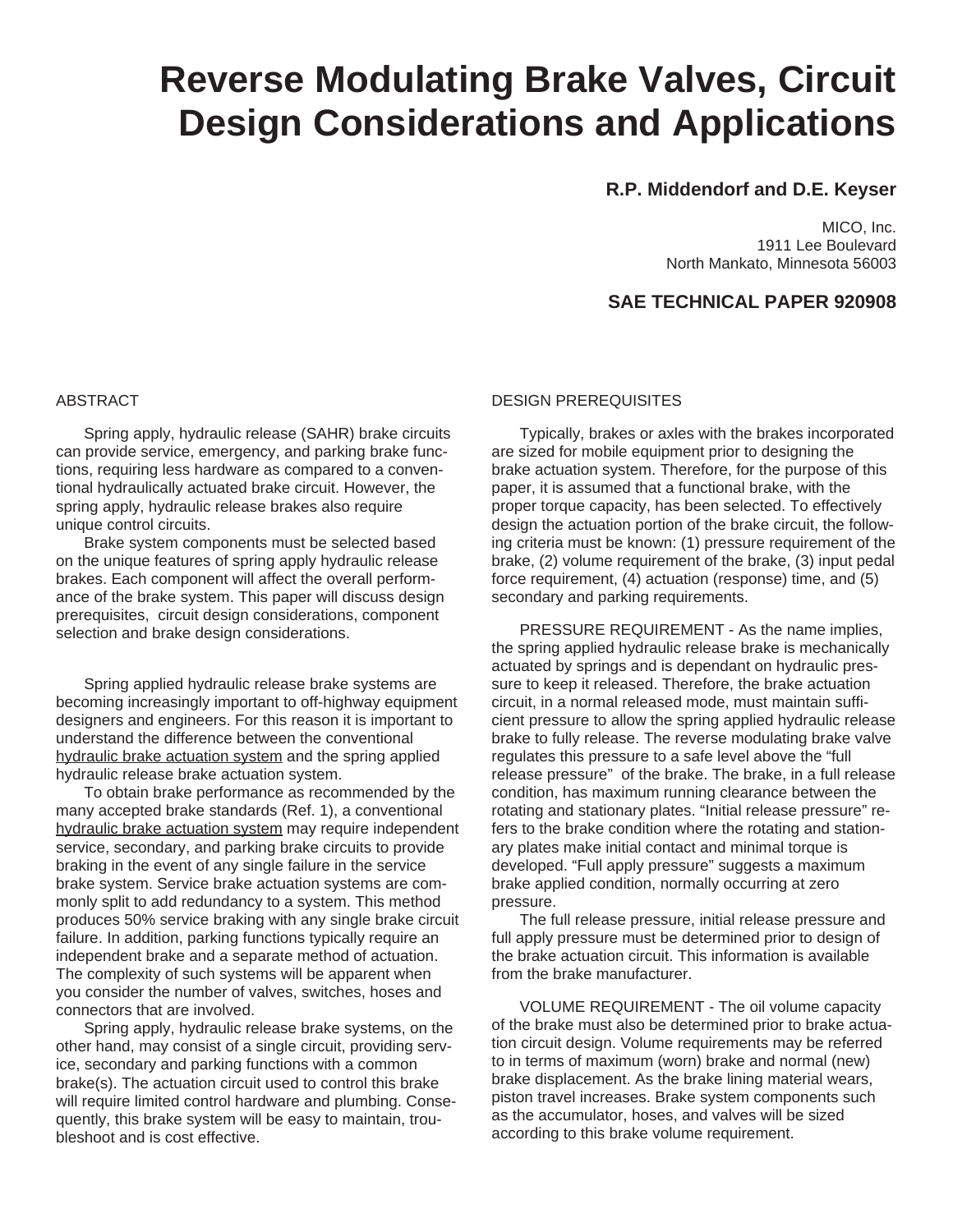PEDAL FORCE - Input pedal force may be expressed as a maximum value required to generate the maximum brake torque. There are governing agencies that make recommendations to assist in identifying this maximum value, (Ref 1). More importantly, the pedal effort must comply with the operator's ability to effectively control the machine. The brake valve pedal ratio, piston diameter and springs may be selected to obtain the desired effort.

RESPONSE TIME - Response time or actuation time with respect to spring applied hydraulic release brake system, is a time interval initiated by pedal movement, resulting in a full brake application. This is directly related to brake volume, pressure and plumbing size, and will affect the stopping parameters of the machine. Oil must be exhausted quickly from the brake and the actuation circuit to reduce the response time and optimize braking performance.

SECONDARY / PARKING - The secondary (emergency) and parking features of the brake actuation circuit must be reviewed. In the case of emergency braking, a "failure mode analysis" will help determine component selection. As an example , if the energy source (brake pump) became disabled, and there were no provisions to maintain brake system pressure, the brakes will be energized and bring the machine to an uncontrolled stop. However, if an accumulator is used, reserve oil stored in the accumulator will be available to bring the machine to a controlled stop by actuating the service brake pedal. In this case, a valve could be installed to provide the emergency braking.

Parking function can be controlled with a manual or solenoid operated two position valve. These valves would be incorporated in the system in such a manner that when actuated the brake system pressure would be dumped causing the brakes to apply.

There is further discussion on secondary and parking circuits later in this paper.

#### CIRCUIT DESIGN CONSIDERATIONS

This section will very briefly discuss brake actuation circuits and how they are integrated into open center, closed center and load sensing hydraulic systems. Although these three are the most commonly used, the possibilities are limitless.

POWER BRAKE SYSTEMS - In each of the system schematics 1, 2, and 3, the brake actuation circuits will differ only relating to the charging of a brake accumulator. This is relative to the type of system they are integrated with. As shown in these schematics the brake actuation circuit is considered as closed center. In a spring applied hydraulic release brake actuation circuit the primary purpose of the accumulator is to provide controlled braking in the event the energy source (pump) becomes disabled.

Open Center - As is the case with any full power hydraulic brake actuation system, it is possible to use either a dedicated brake pump or divert oil from other hydraulic sources on the machine (this could be referred to as a non-dedicated pump). Accumulator charging valves, are commonly used to divert oil in an open center circuit as shown on schematic #1. This charging valve will regulate the oil at a predetermined volume and pressure to the accumulator on demand. The selection of this valve can be such that a very small amount of oil is diverted for accumulator charging, so it does not interfere with the operation of downstream devices. Typically the downstream devices do not interfere with the operation of the charging valve.

The charged accumulator supplies pressurized fluid to the reverse modulating brake valve. The reverse modulating power brake valve is used for modulating the pressure in the brake system by increasing or decreasing pressure in the brake system in direct proportion to the input force from the operator via the brake pedal.

**SYSTEM SCHEMATIC 1 CLOSED CENTER ACTUATION CIRCUIT/ OPEN CENTER CHARGING SYSTEM**

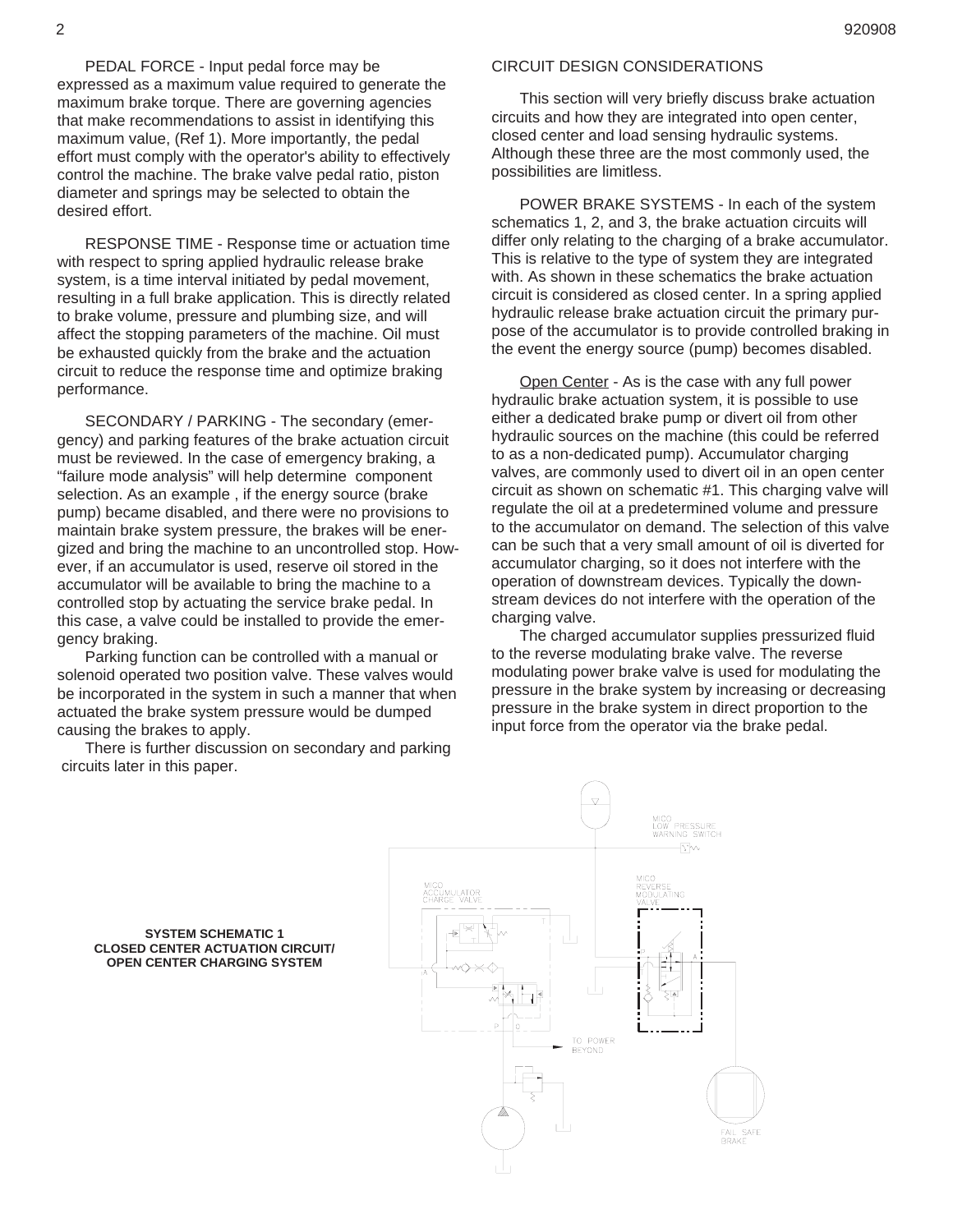#### $920908$   $3$

Closed Center - Pressure compensated systems may provide fluid for the spring applied hydraulic release braking circuit as shown on system schematic #2. This dedicated pressure compensated system may include an isolation check valve in place of the accumulator

charging valve. The check valve will prevent accumulator pressure loss in the event of an energy source failure. The events of brake actuation are then identical to those listed previously under the open center circuit.





Load Sense - Pressure compensated/load sense systems may include a load sense accumulator charging valve to charge the brake accumulator as shown on system schematic #3. Load sense circuits are very similar to open center circuits with respect to the required

components. In open center and load sense circuits, the accumulator also maintains reserve volume and pressure in the system allowing the accumulator charging valve to unload the pump.



**SYSTEM SCHEMATIC 3 CLOSED CENTER ACTUATION CIRCUIT/ LOAD SENSE CHARGE SYSTEM**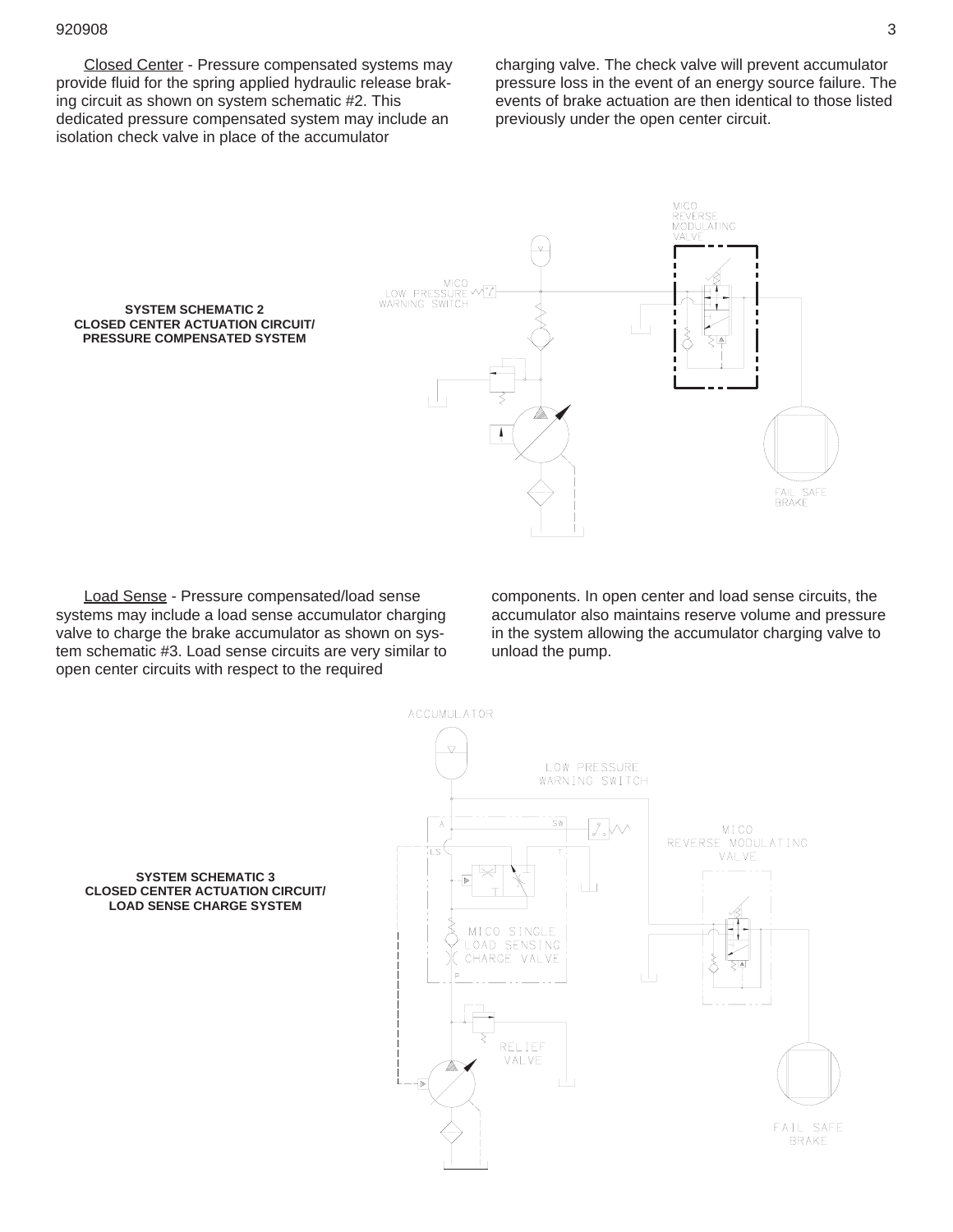Proper selection of components for a full power hydraulic brake system begins with the integration process previously discussed.

The advantages and disadvantages of various pump designs are beyond the scope of this paper. It is important however, that brake system designers be informed about various pump capabilities while evaluating methods of supplying oil to brake actuation circuits. System schematics 1, 2, and 3 suggest examples of how a pump may supply oil for a closed center brake actuation circuit.

The brake actuation circuits discussed include a reverse modulation valve, low pressure warning switch, accumulators, relief valve, and park secondary valve.

REVERSE MODULATING VALVES - As previously mentioned in the discussion on open center system and brake actuation circuit integration, pressure modulation control for service braking may be controlled by a reverse modulating valve. The term "reverse modulating" is used because pressure is decreased to actuate the brake from a preset pressure that keeps the brake fully released. The preset pressure is regulated to a level above the full release pressure of the brake and must be maintained to assure that brake drag does not occur.

Description and Operation - Two types of closed center MICO reverse modulating valve designs, "poppet valves", figure A, and "spool valves", figure B, will be discussed. Both valves are shown in the release position (pressure to the brake), with pressure being supplied to the valve. In this position, a preset load on the regulating spring is balanced by the hydraulic load generated by the brake pressure working against the piston (spool). In the case of the "poppet valve", the poppet controls fluid movement through the valve. With the "spool valve", the spool controls this function. In the released position, fluid is held on the brake and pressure is maintained until the pedal is depressed. The bias spring provides a preloaded force above that of the regulating spring, thus maintaining the hydraulic/force balance.

When brake actuation is needed, the pedal is depressed, pulling on the shaft and compressing the bias spring, reducing the load on the regulating spring. As regulating spring force is reduced, the piston (spool) opens to the tank cavity and reduces pressure to the brake. If pedal movement stops, the piston (spool) will compensate as necessary to provide the new pressure level. Brake pedal position and force is proportional to the brake line pressure which provides the braking feel, necessary for proper machine braking control. The "pedal operating range"

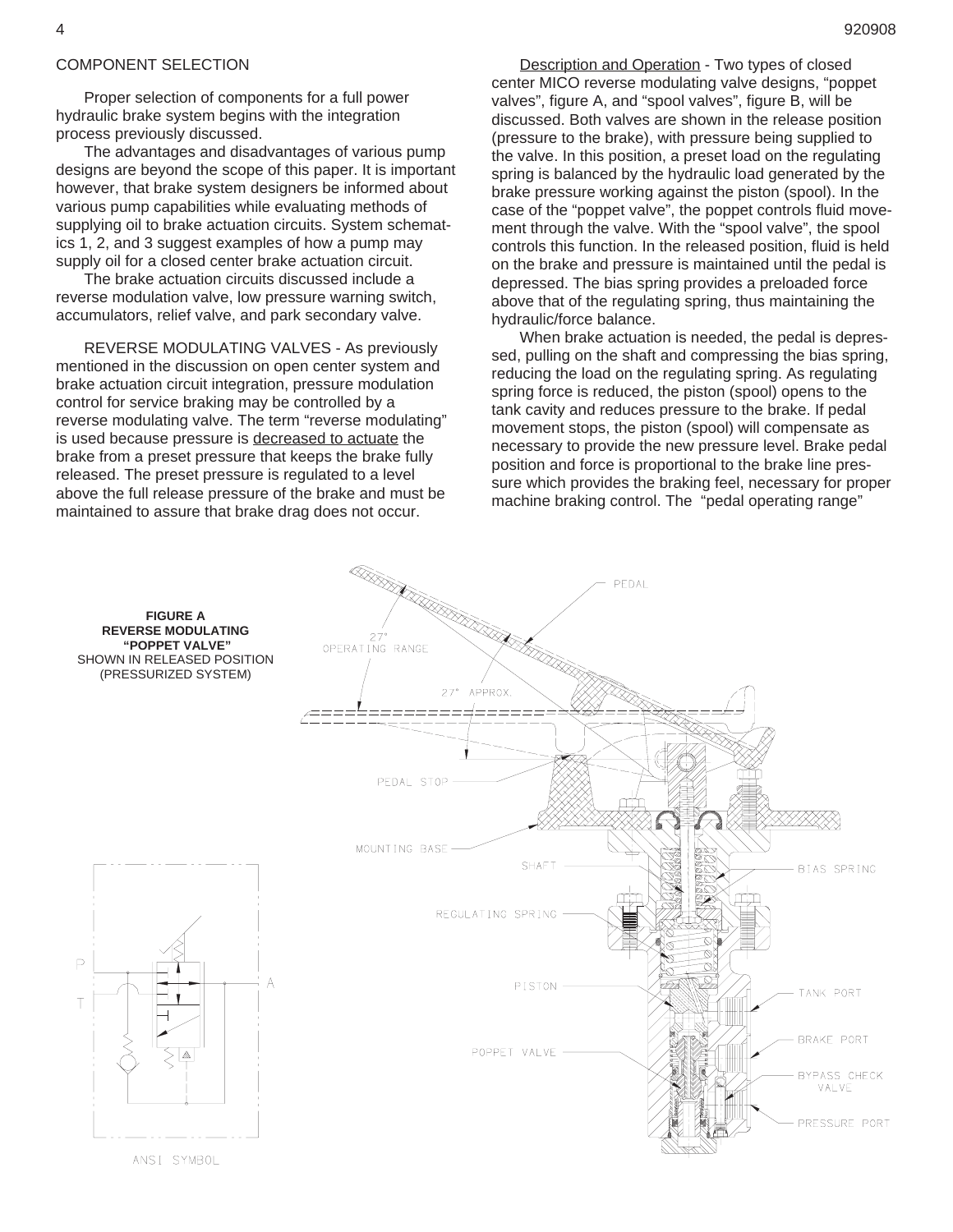**FIGURE B REVERSE MODULATING "SPOOL VALVE"** SHOWN IN RELEASED POSITION (PRESSURIZED SYSTEM)





ANSI SYMBOL

represents the modulated pedal travel plus free travel. Free travel provides a brake to tank free flow of oil at the end of the pedal travel for accelerated brake actuation.

The "poppet valve", when in the released position, has near zero leakage from the pressure port to the tank, and from the brake port to the tank. Because of this condition a "bypass check valve" has been incorporated, allowing the brake circuit to bleed down during a supply pressure reduction, thus providing secondary braking. Because of the high flow-through capability of the poppet valve, it is recommended for large volume brake systems.

The "spool valve" has smaller internal passages so it should be used in low volume brake systems. The internal spool has a narrow overlap position where the brake port is blocked to the pressure port and the tank port. The spool has no seals so leakage is controlled by the diametrical clearance between the spool and housing and the overlap distance. In a low brake volume system, pressure will fall quickly so a "bypass check valve" may not be necessary as it is with the poppet style valve. This situation must be reviewed as it pertains to a specific brake system.

LOW PRESSURE WARNING SWITCH - In any of the three types of systems, a low pressure warning switch may be incorporated to signal a brake system failure. This signal would appropriately warn the operator prior to an emergency brake application. The switch should be set above the full release pressure of the brake.

ACCUMULATOR - As discussed earlier, the accumulator has two purposes in the spring applied hydraulic release brake system.

1) To provide reserve oil for power-off controlled braking. If an accumulator is not used, an energy source (brake pump) loss will result in an uncontrolled stop of the machine. 2) The accumulator, when used in an open center or load sense system with a charging/unloading valve provides the reserve volume and pressure necessary for pump unloading.

The accumulator should be of adequate size to accommodate the volume and leakage conditions of the brake system. In the case of item "2" above it is necessary that the accumulator have sufficient oil volume between the high and low limits of the charging valve to minimize the charging cycles. Accumulator oil capacity, dry nitrogen precharge pressure, and the initial oil pressure must be evaluated to limit charge cycle frequency, thus reducing heat and enhancing pump life, (Ref. 2).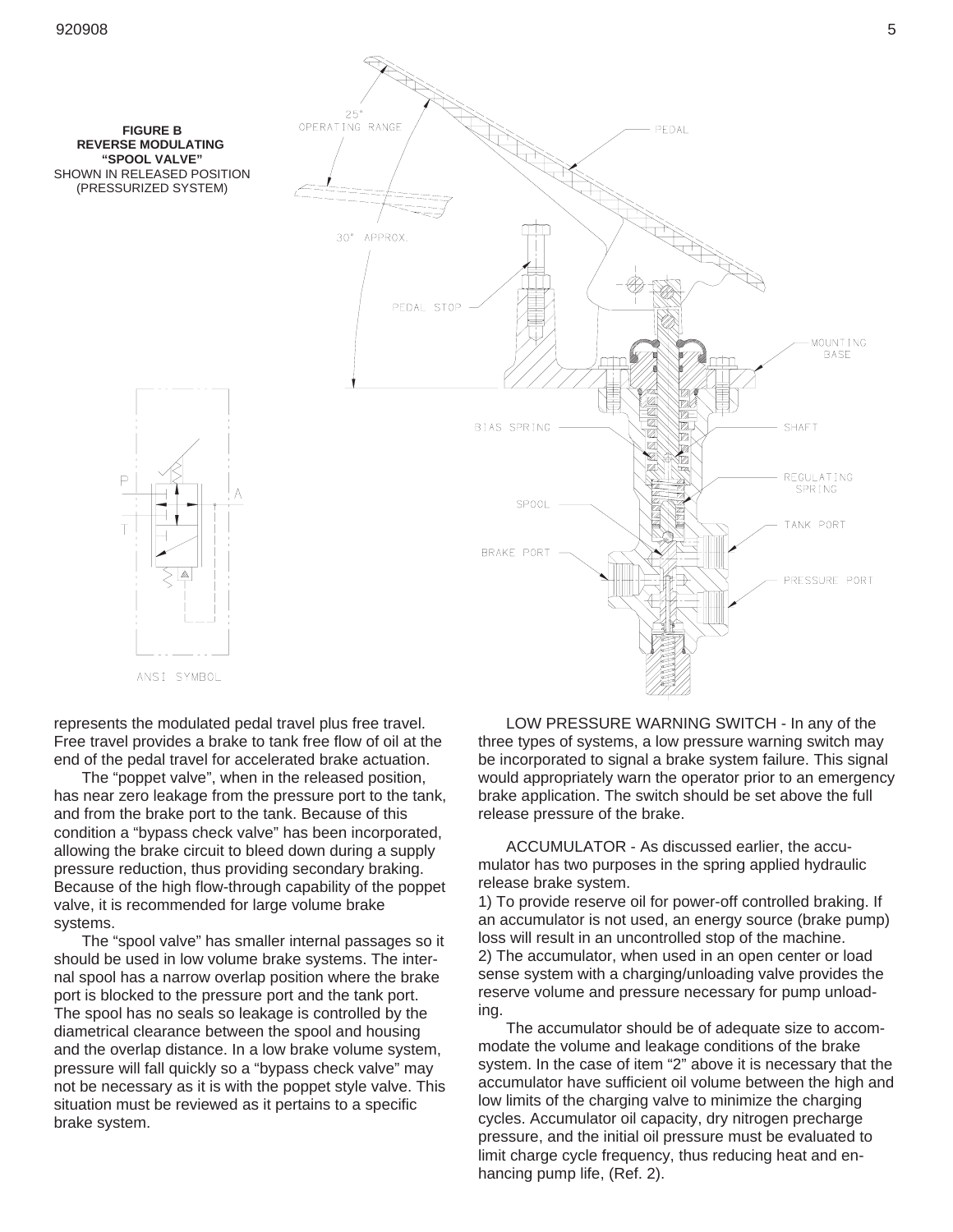

**SYSTEM SCHEMATIC 4 CLOSED CENTER ACTUATION CIRCUIT with PARK SECONDARY VALVE / OPEN CENTER CHARGE SYSTEM**

RELIEF VALVE - The relief valve must be incorporated into the system to protect the pump and other controls from overpressurization.

The relief valve must be capable of handling the full pump displacement and the required pressure for the actuation system.

PARK/SECONDARY BRAKE VALVE - Parking and emergency functions may be easily integrated into a spring applied hydraulic release brake actuation system. A typical solenoid or manual two-position three-way directional valve may be used to control parking functions. Emergency braking is a direct response to a loss of pressure so a secondary control valve may not be necessary. System schematic #4 illustrates a MICO park/secondary control valve which has been incorporated to provide two functions.

1.) A two-position three-way valve for manual-park actuation of the brake: This could be a modulated valve or the on/off valve as shown. When this valve is shifted to the apply position, the brake is opened to the tank and the pressure supply is blocked. In this apply position, the brake may remain actuated for an indefinite period of time, with or without supply pressure from the accumulator.

2.) A trigger valve to allow an automatic emergency actuation of the brake system when accumulator pressure drops below a predetermined level: Although it was previously noted that this function may not be necessary, there are certain government regulations that may require this feature due to stopping time restrictions,

(Ref. 3). Accumulator pressure decline will produce brake pressure decline (actuation) through the reverse modulating valve. However, if it is necessary that the brake system apply fully at a specific pressure level during a hydraulic failure situation this type of valve may be required.

#### BRAKE DESIGN CONSIDERATIONS

Spring applied hydraulic release brakes have been developed for use in off-highway applications (ref. 4). Two brake design considerations that could affect circuit performance are low pressure modulation and brake dead band. Brake release for towing is also a consideration.

LOW PRESSURE MODULATION - Many spring apply hydraulic release brakes have been designed with low release pressure so full brake release can be attained using the typical charge pump on a hydrostatic transmission. Many of these brakes are designed for and are intended for parking applications only. However, some may be used for dynamic service braking purposes, in addition to serving as a parking brake. It should be noted that the low release pressure these brakes are designed to operate at may produce poor modulating performance for the following reasons:

1) Low pressure modulating capability of the brake valve: The selection of a brake valve must be made based on its ability to regulate low pressure. This situation also relates to the brake's ability to respond effectively at low pressure.

The MICO "poppet valve" large piston diameters are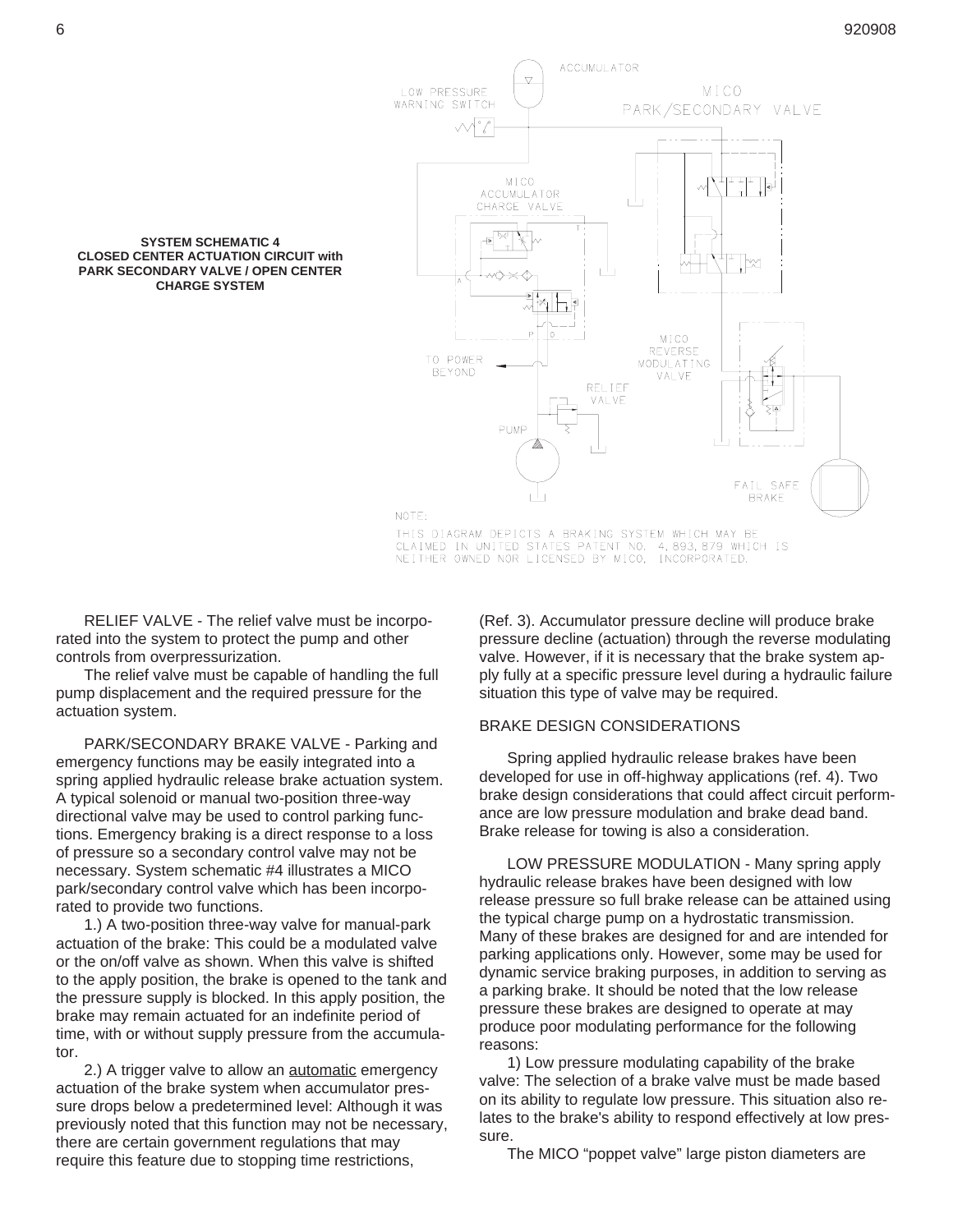#### 920908 7

incorporated to increase the hydraulic reaction force necessary for good low pressure modulation.

2) Brake torque delay due to restrictions: Low pressure brake response is also a factor of the brake and brake system's ability to exhaust oil (actuation). This situation is opposite that of a pressure apply system where oil is forced into the brake from a high pressure source to develop torque. In a spring applied hydraulic release brake the internal springs used to develop

torque are forcing oil from the brake, through the modulating valve, to tank. This difficulty will be most apparent as pressure approaches zero. This condition may result in a pressure and brake torque delay.

The reverse modulating valve, hoses, and connectors must be sized to improve this situation. Decreasing pressure drop through the brake system will reduce the actuation (response) time and improve performance, (Ref. 5).



BRAKE DEAD BAND - All spring applied hydraulic release multiple disc brakes have a pressure dead band which may be identified by full release pressure minus initial release pressure. Initial release refers to the pressure level required to lift the piston from the lining stack. Initial torque is generated at this point. Full release refers to the pressure level required to fully advance the piston, giving running clearance to the plates. The total lining clearance is equal to the piston travel as shown on Figure C. Most of the brake volume is created by the piston travel between initial and full release. When the reverse modulating valve is actuated, this volume must be exhausted from the brake before developing torque. This may cause volume related delay. The modulating valve must be set above full release pressure of the brake. This valve setting minus the initial release pressure of the brake determines the pressure dead band of the system.

#### **Example**

Brake full release pressure 100 bar Brake initial release pressure 90 bar Reverse modulating valve setting 110 bar 110 bar - 90 bar  $= 20$  bar dead band 20 bar  $110$  bar = 18% pressure dead band In terms of modulation, the initial 18% of the modulated pedal travel will produce no brake torque.

Although, braking system performance may be optimized by properly selecting and sizing components, as previously discussed, brake performance must also be reviewed in terms of a new brake and a worn brake. Specifications will change with the life of the brake.

BRAKE RELEASE FOR TOWING - When a spring applied hydraulic release brake system becomes disabled and accumulator reserve oil is depleted, a secondary hydraulic source may be required to release the brake. In some cases, an emergency mechanical release mechanism is incorporated as a part of the spring applied hydraulic release brake, eliminating the need for this secondary hydraulic system.